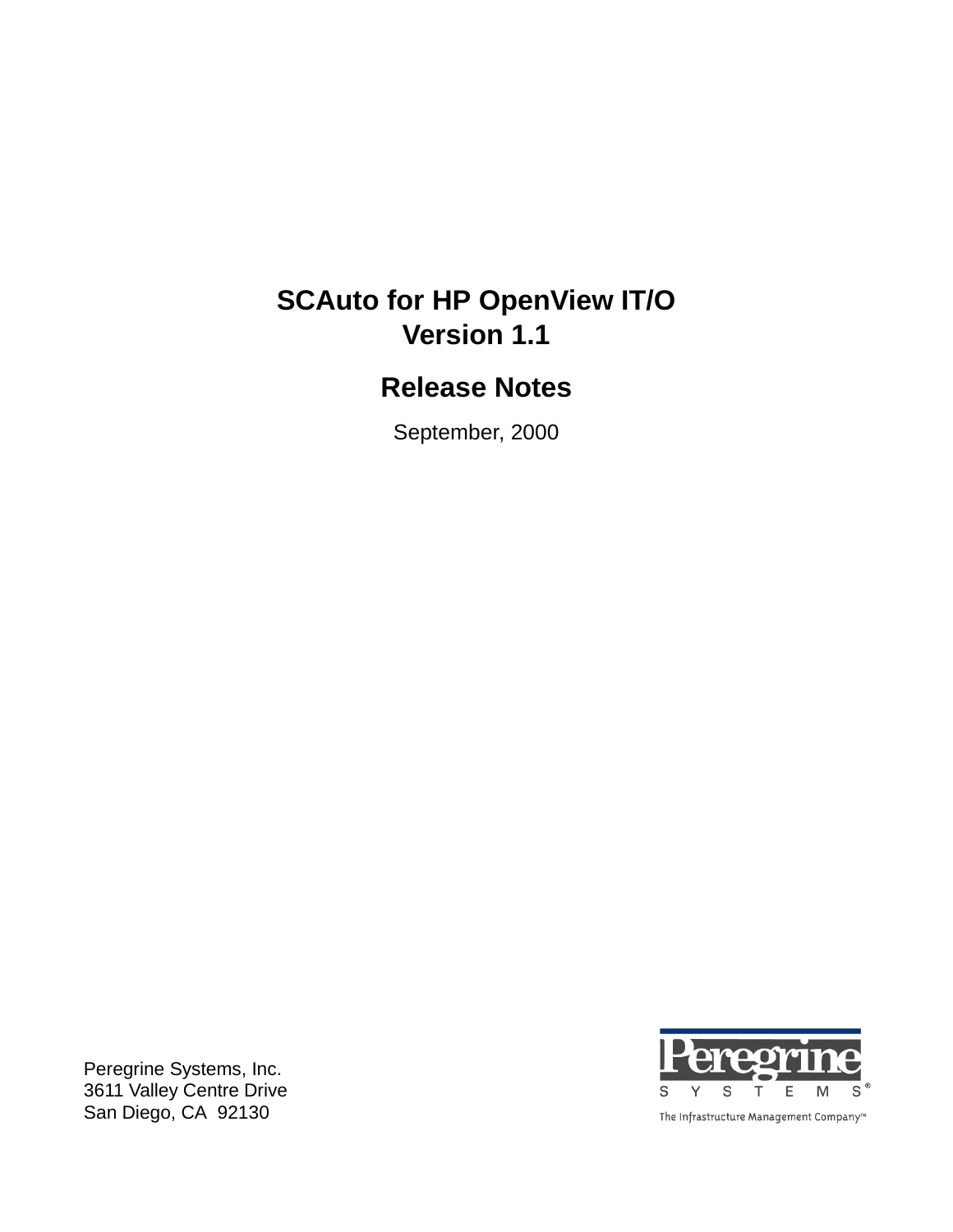© Copyright September, 2000 Peregrine Systems, Inc. or its subsidiaries All Rights Reserved.

Information contained in this document is proprietary to Peregrine Systems, Incorporated, and may be used or disclosed only with written permission from Peregrine Systems, Inc. This book, or any part thereof, may not be reproduced without the prior written permission of Peregrine Systems, Inc. This document refers to numerous products by their trade names. In most, if not all, cases these designations are claimed as Trademarks or Registered Trademarks by their respective companies.

#### **Peregrine Systems®**, **ServiceCenter®**, and **SCAutomate®** are registered trademarks of Peregrine Systems, Inc. or its subsidiaries.

This document and the related software described in this manual is supplied under license or nondisclosure agreement and may be used or copied only in accordance with the terms of the agreement. The information in this document is subject to change without notice and does not represent a commitment on the part of Peregrine Systems, Inc.

The names of companies and individuals used in the sample database and in examples in the manuals are fictitious and are intended to illustrate the use of the software. Any resemblance to actual companies or individuals, whether past or present, is purely coincidental.

This edition applies to version 3.0 of the licensed program of **ServiceCenter®**.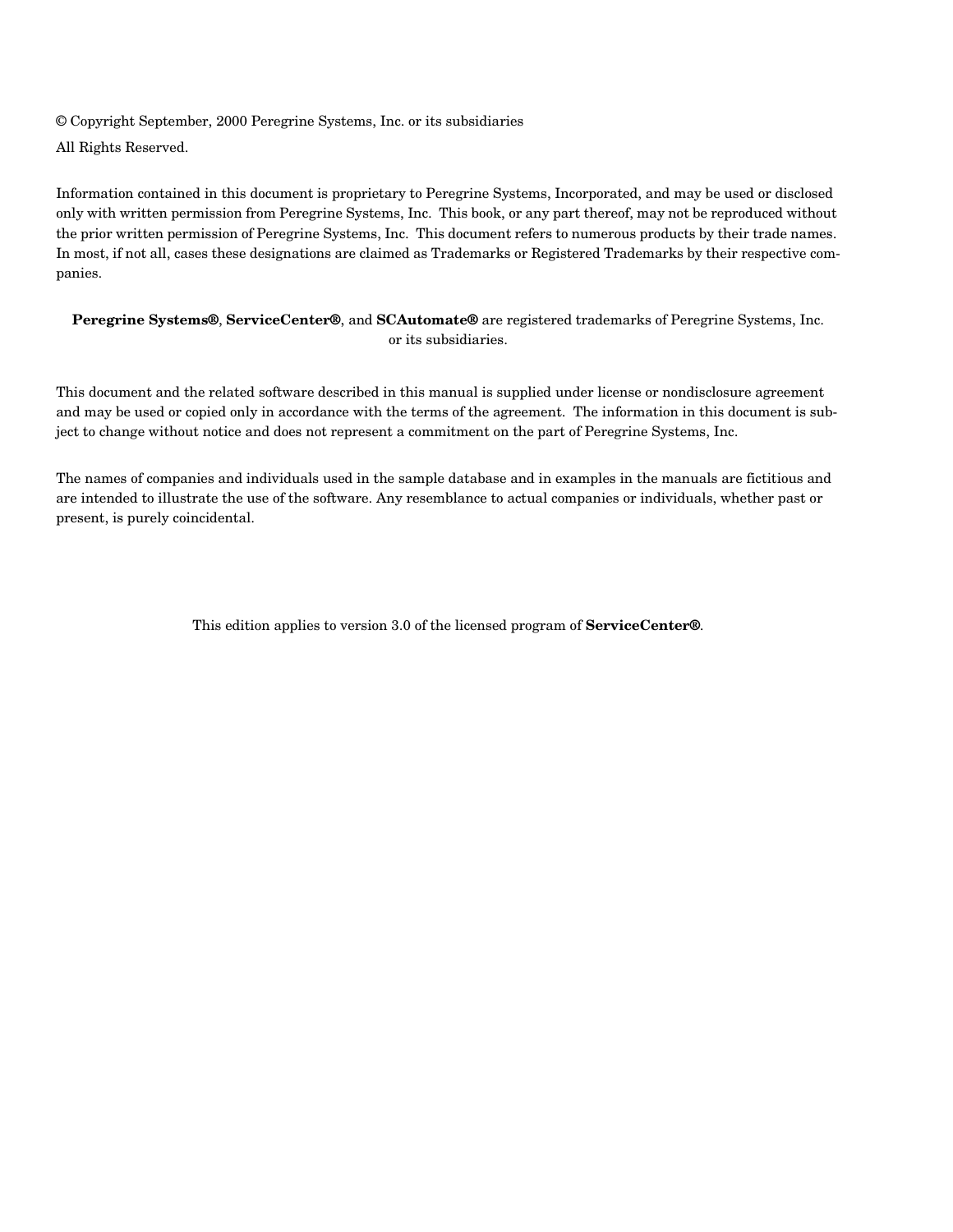# **Contents**



# **SCAuto for HP OpenView IT/O**<br>Version 1.1 **Release Notes**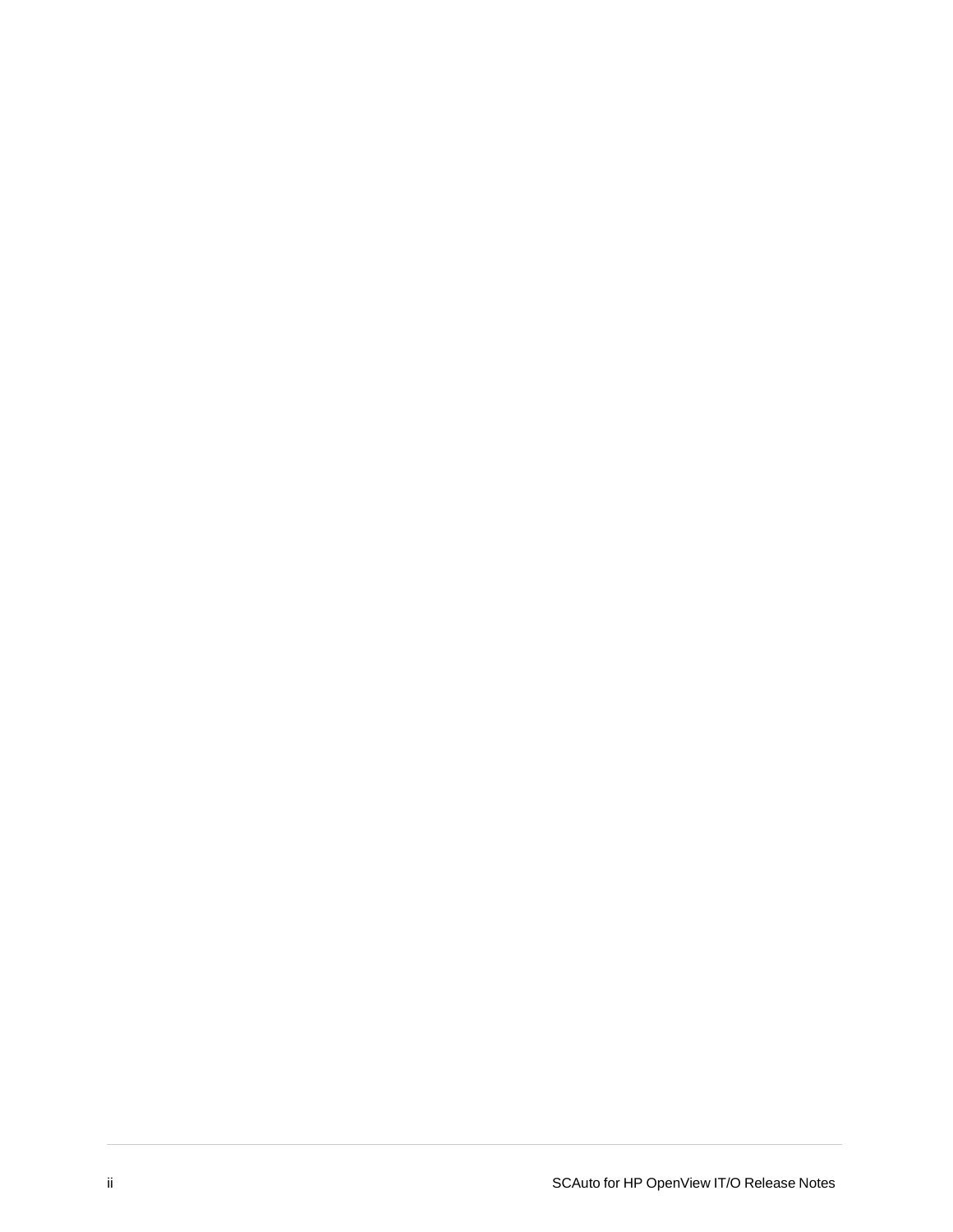# <span id="page-4-0"></span>**SCAuto for HP OpenView IT/O Version 1.1 Release Notes**

Welcome to Peregrine Systems' SCAuto for HP OpenView IT/O. This product is part of the suite of SCAuto interface products that integrate ServiceCenter with premier network and systems management tools.

These release notes are for SCAuto for HP OpenView IT/O version 1.1, which utilizes HP OpenView version 5.x running on HP-UX 11.

### **What's in these Release Notes**

These release notes include:

- Product enhancements in version 1.1
- Related documentation
- How to reach Peregrine Customer Support

### **Product enhancements in version 1.1**

SCAuto for HP OpenView IT/O version 1.1 contains the following product enhancements:

#### **New application icon**

There is a new application icon in the ServiceCenter Tools Application Group to open a problem ticket on a selected message in the Message Browser.

#### **New parameter in scito.ini file**

There is a new parameter in the *scito.ini* file named **opc\_api\_user** which allows the scfromitoMSI, scfromitoMEI and sctoito processes to connect to the OpenView database as a non-root user.

#### **Enhancement to logpreservelen parameter**

An enhancement has been made to the **logpreservelen** parameter located in the *scito.ini* file. The default is now 0 (zero), which causes the *scito.log* file to be archived to *scito.log.archive* when the **logmaxlen** is reached and empties the current *scito.log* file.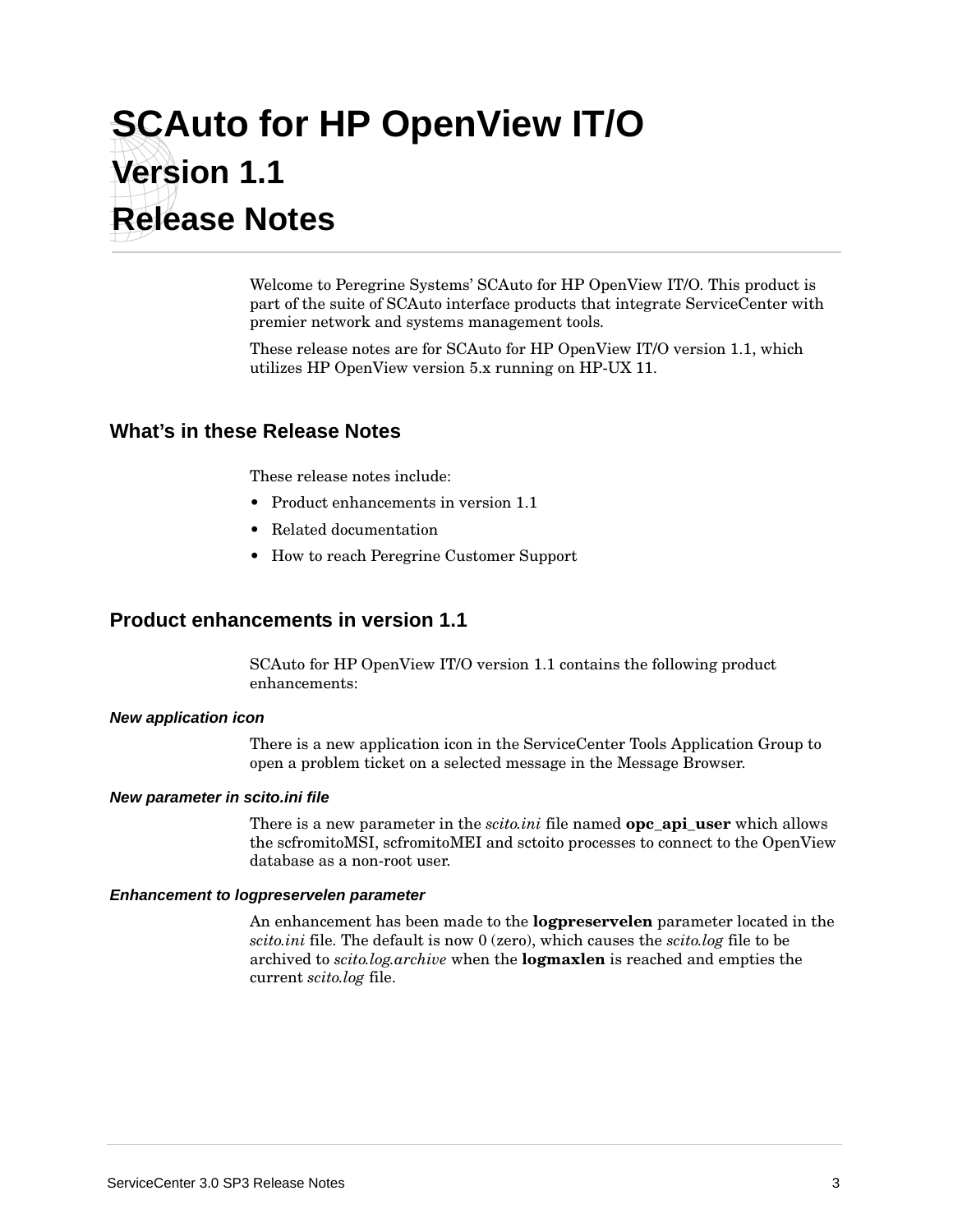#### <span id="page-5-0"></span>**ITO administrator password**

The ITO administrator password is stored in clear text in an SCAuto/ITO configuration file. This is a *super user* password that must not be stored in this manner

The monitoring processes have been enhanced to implement the default behavior of the opc connect() API in the case where the password argument is NULL, that is to access the UNIX user account for the password. To use this feature, in the *event.ini* files that specify the OPC\_USER and OPC\_PASSWORD fields, you may specify the string literal USE\_ETC\_PASSWD in the OPC\_PASSWORD field. This tells the API to access the equivalent UNIX user account for the password. This brings in the requirement to have a UNIX user of the same username and password as the ITO user you want to access the ITO database, but hides the *super user* password using standard UNIX user accounting.

#### **Enhancement to POLL\_INTERVAL parameter**

The **POLL\_INTERVAL** parameter in the *event.ini* file has been deprecated. The blocking read method is always used for the opcif\_read call.

### **Related Documentation**

See the following documents for information related to SCAuto for HP OpenView IT/O:

- SCAuto for HP OpenView IT/O
- SCAuto Applications for Windows NT and UNIX
- Event Services Guide

#### **Documentation Web Site**

For a complete listing of SCAuto documentation, see the Documentation pages on the Peregrine Systems' Customer Support web site at:

#### **http://support.peregrine.com**

You will need the current login and password to access this web page.

For copies of the manuals, you can download .pdf files of the documentation using the Adobe Acrobat Reader (also available on the web site). Additionally, you can order printed copies of the documentation through your Peregrine sales representative.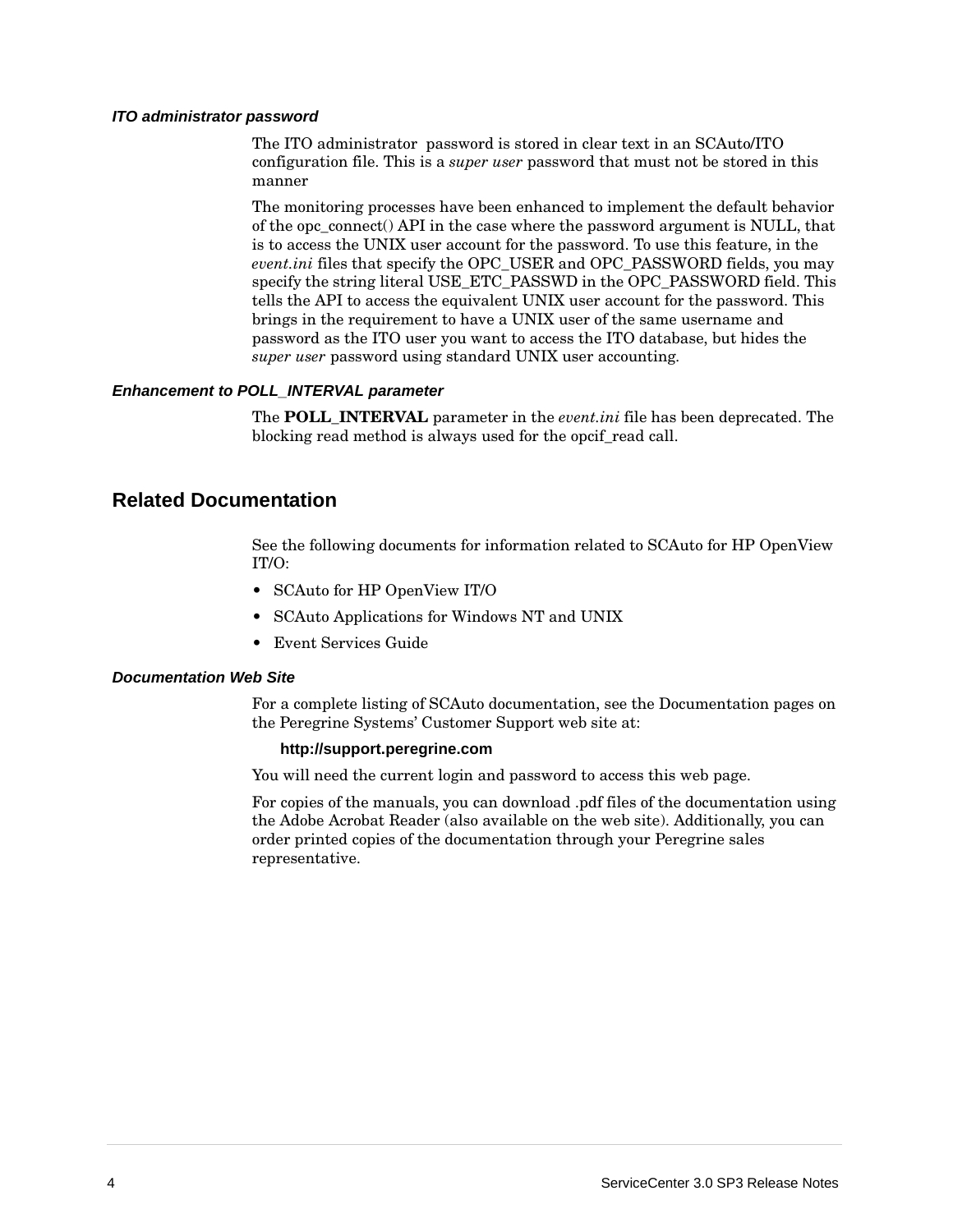## <span id="page-6-0"></span>**Need Further Assistance?**

For further assistance with this release of SCAuto for HP OpenView IT/O, contact Peregrine Systems Customer Support. Current details of local support offices are available through these main contacts.

#### **North America, South America, Asia/Pacific**

|                | Telephone: | (1) (800) 960 9998 (within US only, toll free)<br>+(1) (858) 794 7402 |
|----------------|------------|-----------------------------------------------------------------------|
|                | Fax:       | $+(1)$ (858) 794 6028                                                 |
|                | Email:     | support@peregrine.com                                                 |
|                |            | Headquarters: Peregrine Systems, Inc.                                 |
|                |            | <b>Attn: Customer Support</b>                                         |
|                |            | 3611 Valley Centre Drive                                              |
|                |            | San Diego, CA 92130                                                   |
| Europe, Africa |            |                                                                       |
|                | Telephone: | (0) (800) 834 770 (within United Kingdom only, toll free)             |
|                |            | $+(44)(0)(02)$ 8334-5844                                              |
|                |            | $+(44)(0)(02)$ 8334-5890                                              |
|                | Fax        | $+(1)$ (858) 794 6028                                                 |
|                | Email:     | uksupport@peregrine.com                                               |